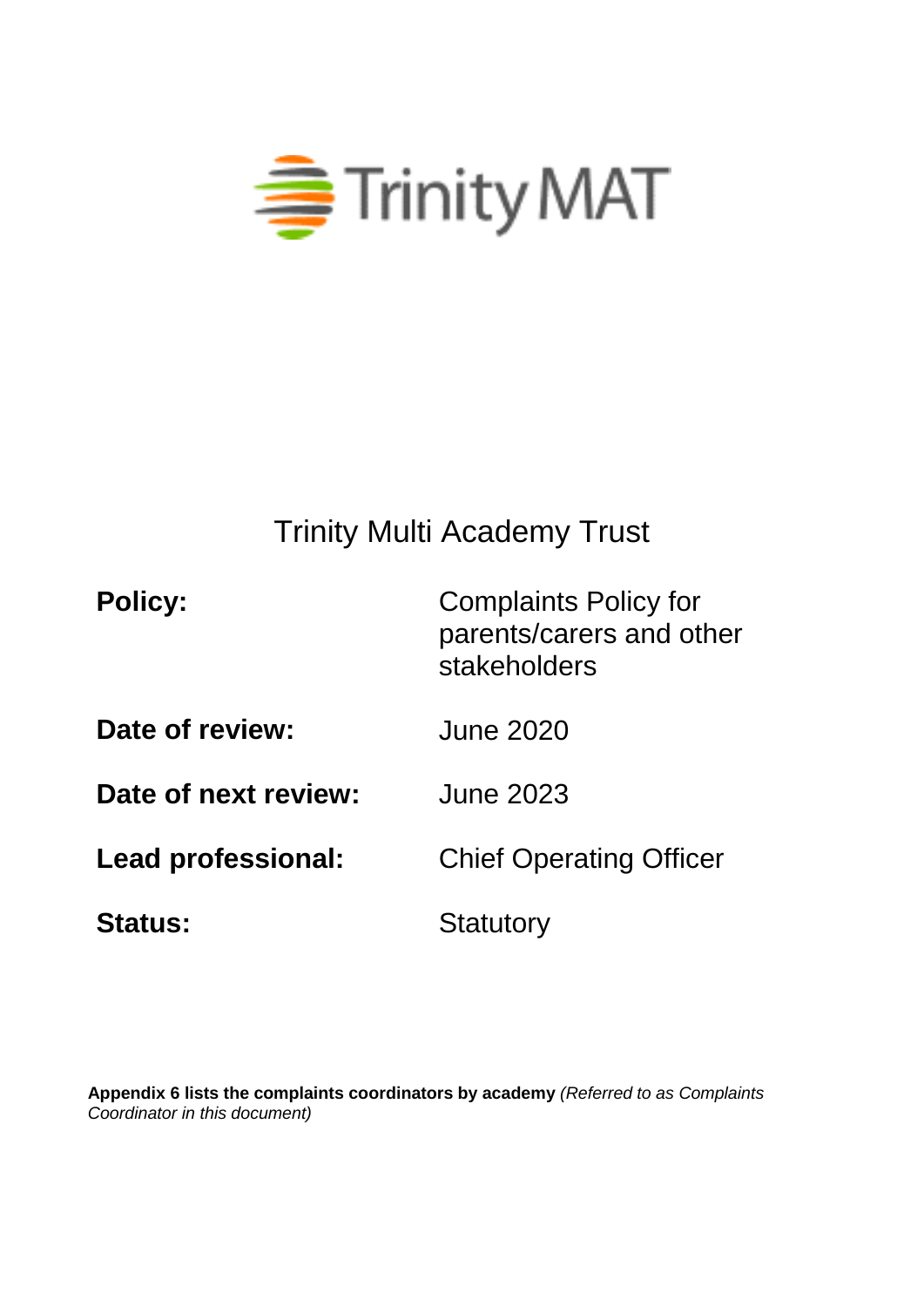# **1. Purpose of policy and guiding principles**

- 1.1. This policy is intended as a good practice guide applying to most general complaints which the academy is likely to receive from parents, carers and other stakeholders that use academy facilities or services.
- 1.2. To make a complaint the trust and individual academy's complaints procedure (which every school in England must have and which is published on the academy website) must be followed and you should only move to the next step if your complaint is not resolved. The first formal step is to complain in writing to the Principal and the next formal step beyond this is to complain in writing to the academy's Governors or the Board of Directors of Trinity Multi Academy Trust. Once the complaints process has been followed you can complain to the Department for Education (DfE) if you have followed all other steps. It should be noted that if you do not have a child at a Trinity MAT academy you may not be able to complain direct to the academy.
- 1.3. The trust or an individual academy is committed to resolving any complaints at the earliest possible 'stage' and the purpose of this policy is to address and resolve concerns and complaints. The aim of this complaints procedure is to:
	- encourage resolution of problems by informal means, wherever possible;
	- be easily accessible and publicised:
	- be simple to understand and use;
	- be impartial and non-adversarial;
	- allow swift handling with established time-limits for action and keeping people informed of the progress;
	- ensure a full and fair investigation by an independent person, where necessary;
	- respect confidentiality;
	- address the concerns raised and provide an effective response and appropriate redress, where necessary;
	- provide information to Senior Leaders about where improvements can be made.
- 1.4. For ease of reference a flow chart can be found in **Appendix 1**, which details the procedure for handling concerns and complaints.
- 1.5. There are separate procedures for complaints about:
	- the provision of religious education and collective worship
	- the Local Authority's special needs assessments
	- financial improprieties
	- alleged criminal activities
	- employment issues
	- exclusions and admission processes
- 1.6. **Appendix 5** details exceptions to this Complaints Policy for which there are separate procedures.

# **2. Links with other policies or legislation**

2.1. The Education, Skills and Funding Agency (ESFA) handles complaints about open academies and free schools. Before submitting a complaint to them, a complaint must be made directly to the relevant academy.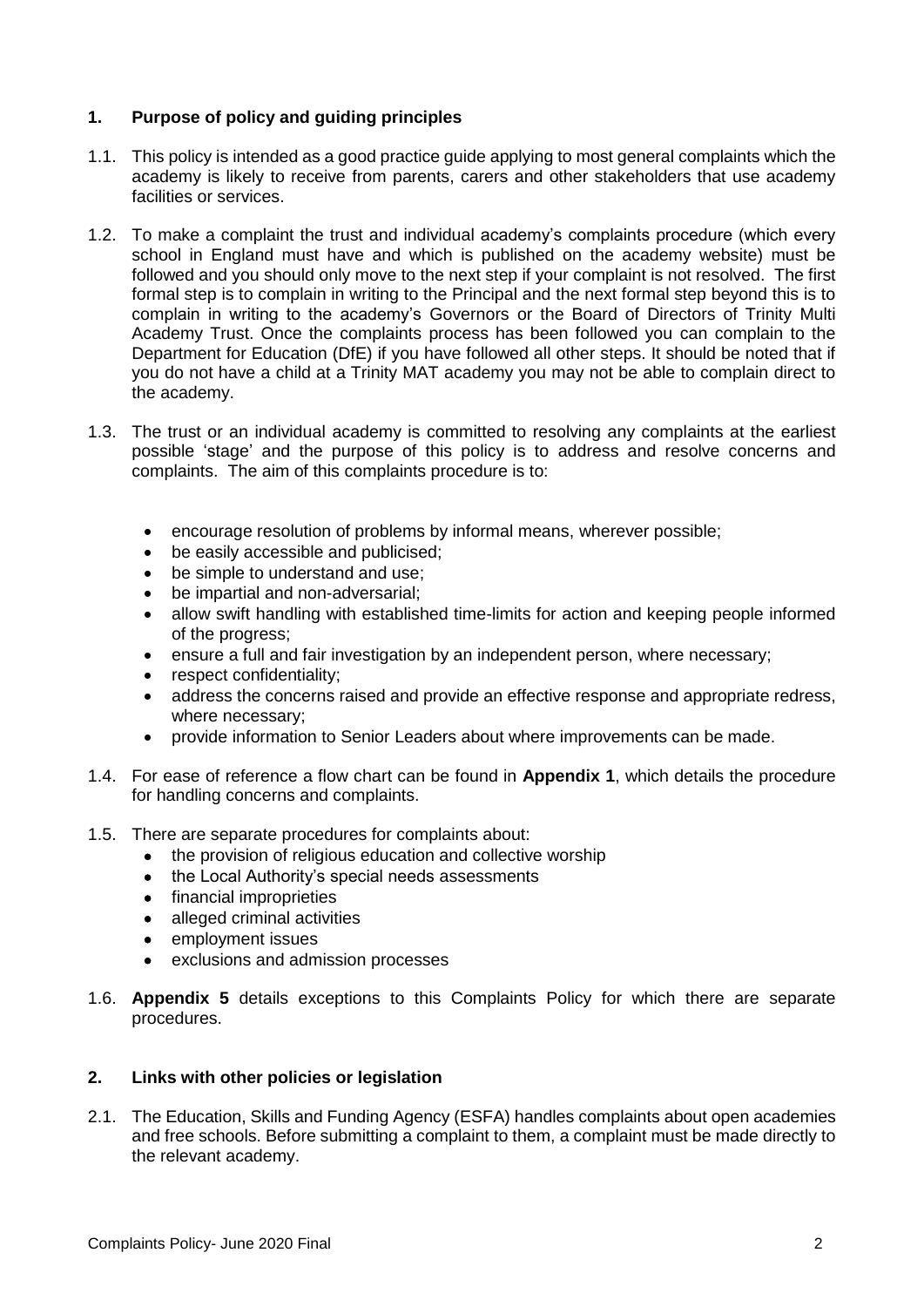- 2.2. The trust or an individual academy must make available on request a procedure for dealing with complaints from parents of pupils and the procedure should be published on the academy's website. This procedure must comply with The Education (Independent School Standards) Regulations 2014.
- 2.3. Academies may choose to handle complaints from those who are not parents of pupils at the academy differently.
- 2.4. The trust or an individual academy is required to comply with their obligations under the Equality Act 2010, Data Protection Act 2018 and Freedom of Information Act 2000.

## **3. Raising a concern; Guidelines for dealing with concerns and complaints informally**

- 3.1. The vast majority of concerns and complaints can be resolved informally. It is in everyone's interest to resolve complaints at the earliest possible 'stage'. There are many occasions where concerns are resolved straight away through speaking to the class teacher, Tutor, College Manager, Pastoral Manager, Senior Leader, and Principal's PA etc.
- 3.2. All stakeholders, particularly parents must feel able to raise a concern with members of staff without any formality, either in person, by telephone or in writing. At first it may be unclear whether the complainant is asking a question or expressing an opinion, rather than making a complaint. It may also be appropriate for someone to act on behalf of the person raising a complaint and it may be in everyone's interest to have a preliminary discussion about an issue to help decide whether he or she wishes to take it further.
- 3.3. The academy will seek to ask the complainant at the earliest Stage what they think might resolve the issue in order to find a satisfactory outcome for all parties.
- 3.4. The normal response time for an initial response or acknowledgement is within 24 hours. Where this is not possible, an explanation must be given for the reason for delay.
- 3.5. Members of staff dealing with these concerns should record the nature of the concern and steps taken to resolve it.
- 3.6. If the parent is not satisfied by the actions taken to resolve the issue at this informal Stage they should follow the formal complaints process.

### **4. Formal complaints**

- 4.1. It is in everyone's interest that complaints are resolved at the earliest possible Stage. The trust/academy has a four 'stage' formal complaint process shown in **Appendix 1.**
- 4.2. As the Principal has responsibility for the day-to-day running of the academy they have responsibility for the implementation of a complaints system, including the decisions about their own involvement at various 'stages'. One of the reasons for having various "stages" in a complaints procedure is to reassure complainants that their grievance is being heard by more than one person.
- 4.3. The Principal will make arrangements to ensure that their involvement will not predominate at every 'stage' of a particular complaint. If s/he is involved at 'stage' 1, then 'stage' 2 should be carried out by another Senior Leader.
- 4.4. The nominated complaints co-ordinator is shown on the front page of this policy. Their job is to monitor and record the outcomes of complaints.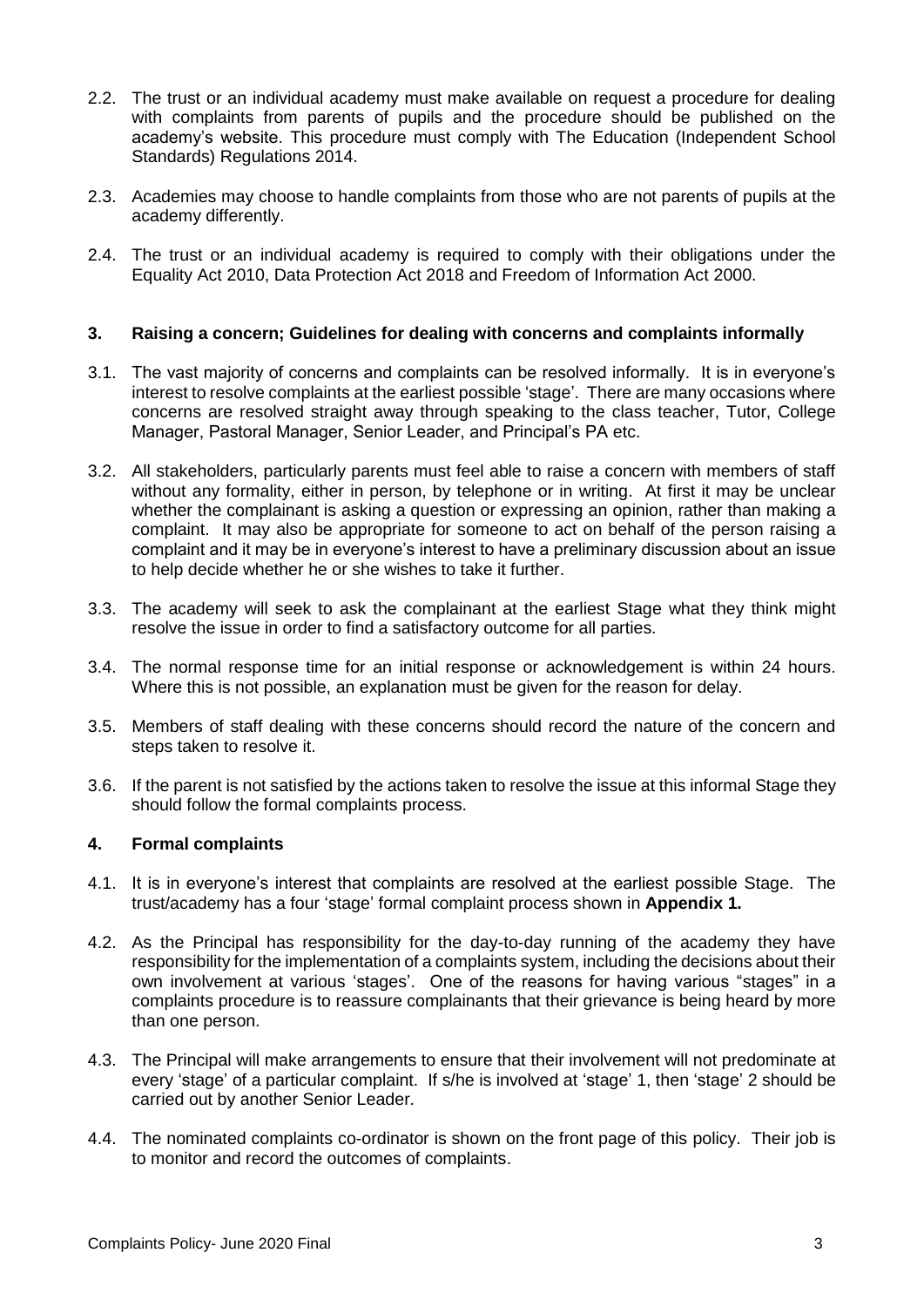- 4.5. Stage 1 Complaint heard by a member of staff.
	- 4.5.1. Complainants have an opportunity for discussion about their concern with the appropriate member of staff (e.g. class teacher, College Manager, Senior Leader, or Principal's PA) who clarifies the nature of the concern, and will reassure them that the academy wants to hear about it. The member of staff may be able to resolve the complaint by explaining how the situation happened. It can be helpful to identify at this point what sort of outcome the complainant is seeking.
	- 4.5.2. If the member of staff first contacted cannot immediately deal with the matter, s/he should make a clear note of the date, name, contact address and/or phone number.
	- 4.5.3. Any member of staff will know how to refer, if necessary, to the person with responsibility for the particular issue raised. S/he will check later to make sure the referral has been successful.
	- 4.5.4. On certain major issues, the Principal may decide to deal with concerns directly at this Stage.
	- 4.5.5. If the concern relates to the Principal and is not resolved at this 'stage' it will escalate to 'stage' 2 and the Chair of Governors and/or Executive Principal will be involved.
	- 4.5.6. The staff member dealing with the concern makes sure that the complainant is clear what action (if any) or monitoring of the situation has been agreed, putting this in writing only if this seems the best way of making things clear.
	- 4.5.7. Where no satisfactory solution has been found within 10 academy days, parents are asked if they wish their concern to be considered further. If so they are given clear information, both orally and in writing, about how to proceed and about any independent advice available to them.
- 4.6. Stage 2 Complaint heard by a Senior Leader.
	- 4.6.1. At this 'stage' it has become clear that the concern is a definite complaint and the complainant should confirm this in writing to the Principal. The Principal will then allocate a Vice Principal, or other member of the Senior Leadership team, to respond and the complaints co-ordinator will monitor the situation and keep them informed.
	- 4.6.2. The process at 'stage' 2, with more information on who will be involved and timescales, is included in **Appendix 2.**
	- 4.6.3. If a complaint is against the action of a Vice Principal, the Principal will investigate or another equivalent senior leader.
- 4.7. Stage 3 Complaint investigated by the Principal and the Chair of Governors is made aware.
	- 4.7.1. At this 'stage' the complaint has not been resolved by the appointed Senior Leader, the Principal will now fully investigate the matter; they will also make the Chair of Governors aware of the complaint.
	- 4.7.2. The process at 'stage' 3 with more information on who will be involved and time scales is included in **Appendix 3.**
	- 4.7.3. If the complaint is against the Principal, the Executive Principal and/or Chair of Governing body will lead the investigation.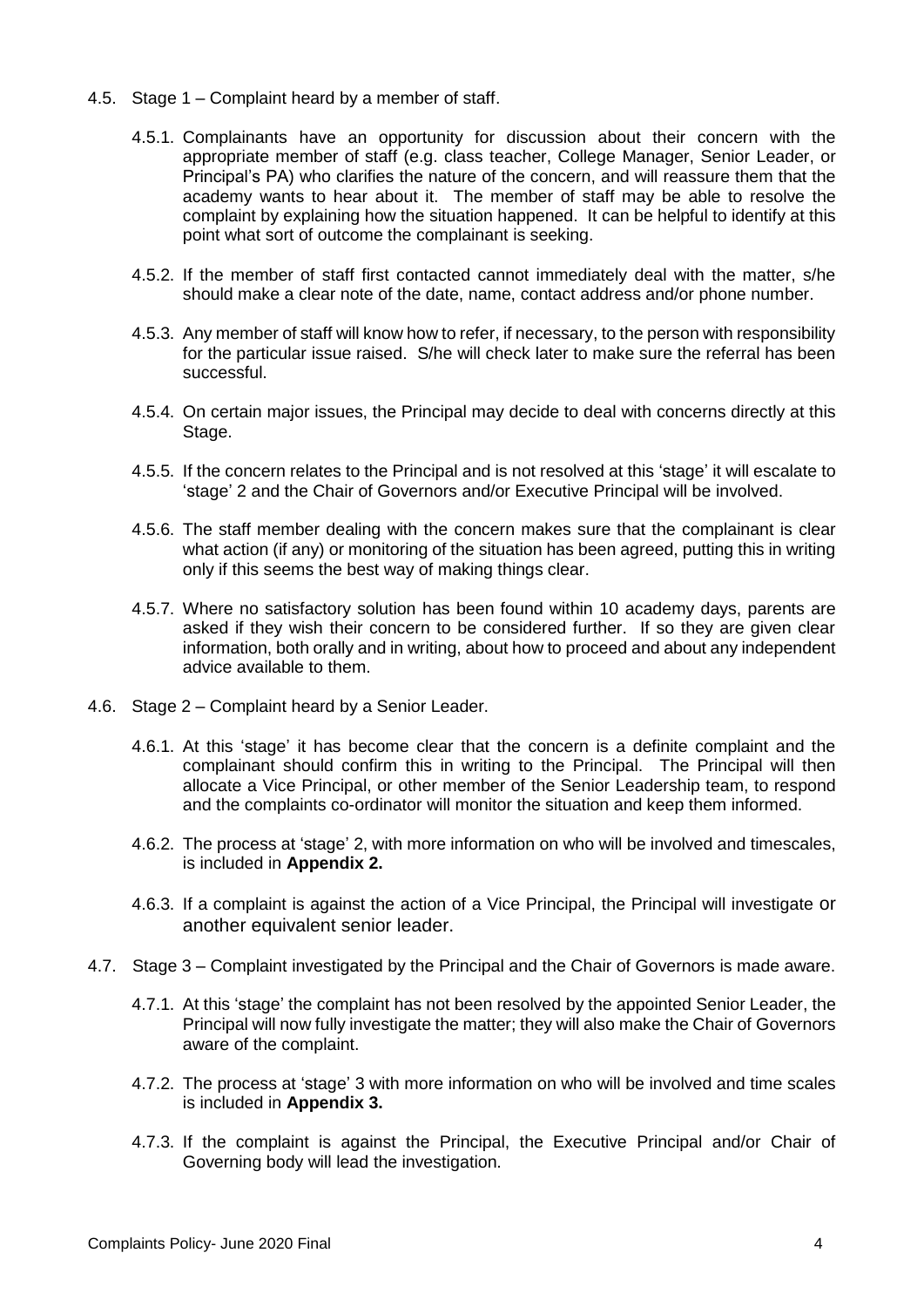- 4.8. Stage 4 Complaint heard by Governing Body Appeal Panel
	- 4.8.1. If the complainant indicates in writing that they wish to appeal against the outcome of the investigation into their complaint, this is referred to an appeal panel.
	- 4.8.2. It is important that this review is unprejudiced and impartial; therefore, no Governor may sit on the Panel if they have had prior involvement with the complaint. The review is the last Stage of the internal complaints process and is not there to merely rubber stamp previous decisions. Therefore, individual complaints should not be considered by the full Governing Body as serious conflicts of interest can arise; for example, in exceptional circumstances a complaint may result in disciplinary action against a member of staff, and Governors may be required to give an unprejudiced hearing to an appeal by the member of staff concerned. Similarly, some Governors might have knowledge of the problem which led to the complaint and would be unable to give unbiased consideration to the issue.
	- 4.8.3. Many complaints are inevitably seen by parents as being "against" a particular member of staff and their actions. However, all complaints that reach this Stage will have done so because the complainant has not been satisfied at the earlier Stages of the procedure. Therefore, it may be appropriate for the Governing Body to consider that the complaint is against the academy rather than against the member of staff whose actions led to the original complaint.
	- 4.8.4. The process at 'stage' 4, with more information on who will be involved and timescales included in **Appendix 4.**

### **5. Serial and Persistent Complaints**

- 5.1. The majority of people pursue their complaints about the academy in a way that is reasonable. This means that they treat others with courtesy and respect and, recognising the time constraints under which members of staff work, allow the academy a reasonable time to respond to a complaint.
- 5.2. However, occasionally, despite all 'stages' of the procedure having been followed, the complainant remains unhappy. It may be that the academy was not able to resolve all aspects of their complaint and, instead of moving on, the complainant repeatedly tries to re-open the same issue. It is a poor use of the academy's time and resources to make substantially the same points.
- 5.3. If the correspondence or complaint is viewed as 'serial' or 'persistent', the academy may choose not to respond provided that the complainant has completed the procedure. The Chair of Governors may inform them in writing that the procedures have been exhausted and the matter is now closed. There will be no obligation on the part of the trust or an individual academy to respond unless the complainant raises an entirely new, separate complaint which must be responded to in accordance with the complaints procedure and treated on its own merits. The academy will need to adopt a proportionate approach and should not stop responding just because an individual is difficult to deal with or asks complex questions.

### **6. Physical or verbal aggression**

6.1. On rare occasions, the unreasonable behaviour of a complainant can pose a threat to the trust or an individual academy community. This can occur either while a complaint is being investigated or once the investigation has finished. If this occurs, a warning letter to the complainant threatening to ban them from the premises should help to deter any abusive or aggressive behaviour. In the most extreme cases, it may be necessary to impose an actual ban on the person; if this is the case the academy will seek legal advice on the process.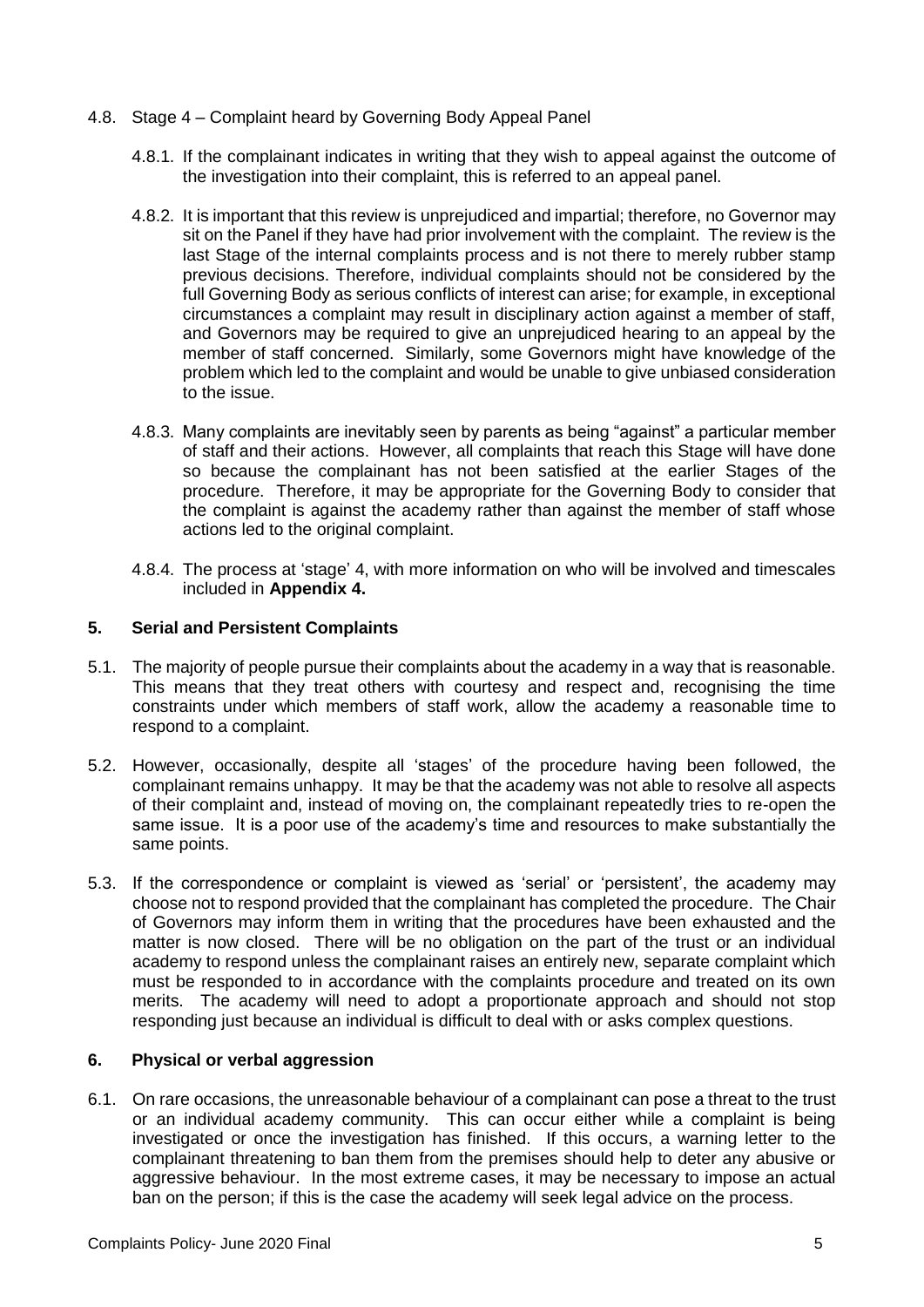6.2. The trust or an individual academy reserves the right to contact the Police to report extreme behaviour of an individual.

# **7. Roles and responsibilities**

- 7.1. The role of the Principal
	- 7.1.1. The Principal will ensure that staff are familiar with this policy and receive appropriate training in complaint handling and ensure the smooth running of the procedure.
	- 7.1.2. The Principal will assign a member of the Senior Leadership team to deal with formal complaints.
	- 7.1.3. The Principal will ensure that the complainant is fully updated at each Stage of the procedure.
- 7.2. The role of the Governing Body
	- 7.2.1. The Governing Body will monitor complaints (nature and level) to review any improvements to current academy processes or systems.
	- 7.2.2. The Governing Body will convene an appeal panel for complaints under Stage 4 of the policy.
	- 7.2.3. The chair of the appeal panel will ensure that the hearing is conducted in an informal manner with all parties treated with respect and courtesy.
- 7.3. The role of the employee/other staff
	- 7.3.1. All staff should deal with complaints, queries or concerns from parents in a professional manner and in line with the timescales of this policy.
	- 7.3.2. All staff will seek to resolve the complaint at the earliest possible Stage.
	- 7.3.3. The Senior Leader appointed to investigate a complaint will provide a comprehensive, transparent and fair consideration of the complaint.
	- 7.3.4. The investigator will hold professional interviews, keep accurate records, and keep an open mind when analysing information and responding to the complainant.
	- 7.3.5. The complaints coordinator will keep a complaints log to record formal complaints.
	- 7.3.6. The complaints coordinator will convene a Governor's panel and communicate information to all parties at Stage 4 of the process.

### **8. Monitoring and Evaluation**

- 8.1. The Governing Body will monitor the level and nature of complaints and review the outcomes on a regular basis to ensure the effectiveness of the procedure and make changes where necessary. Complaints information shared with the whole Governing Body will not name individuals.
- 8.2. As well as addressing an individual's complaints, the process of listening to and resolving complaints will contribute to academy improvement. When individual complaints are heard, the academy may identify underlying issues that need to be addressed. The monitoring and review of complaints by the academy and the Governing Body can be a useful tool in evaluating the academy's performance.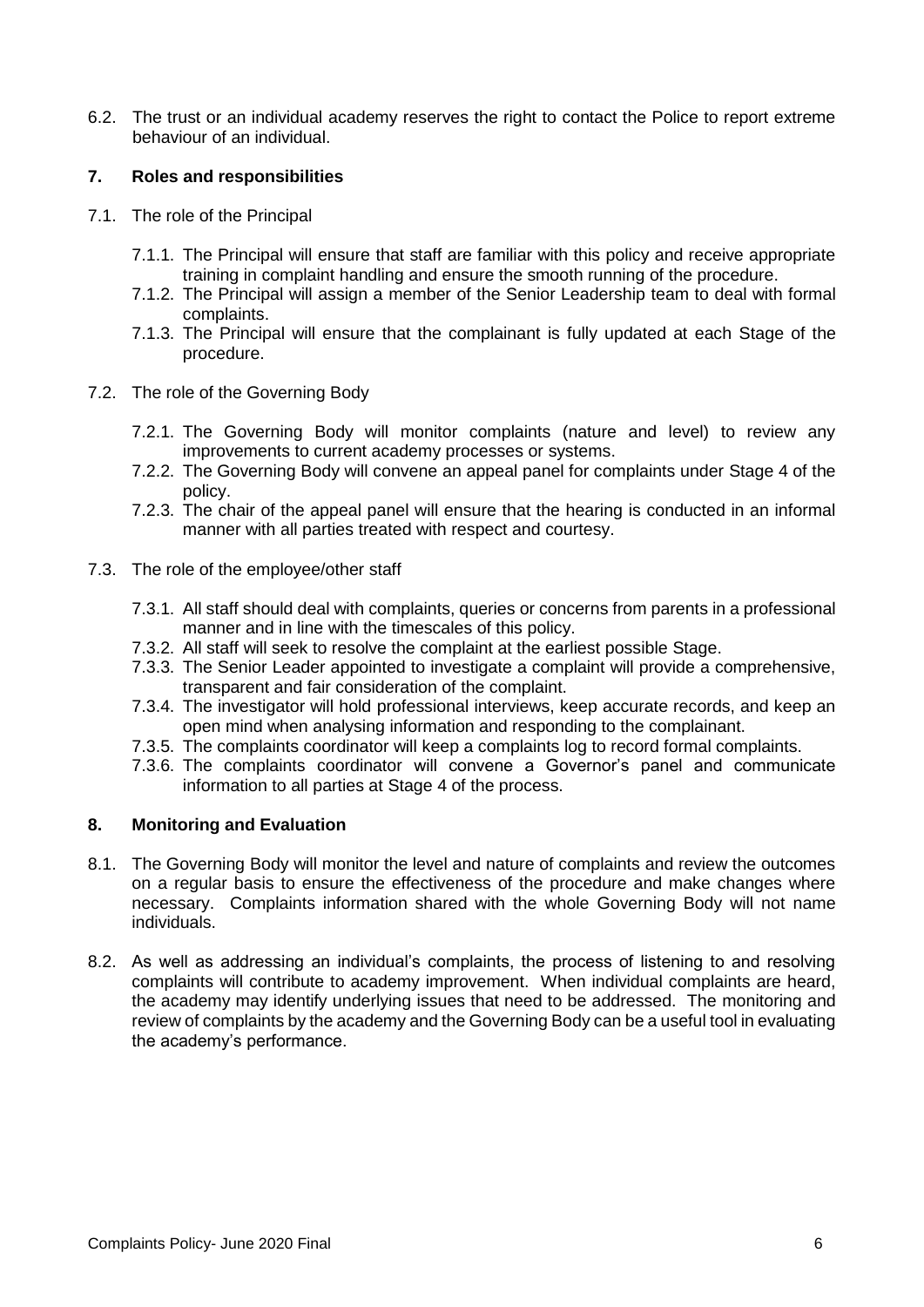

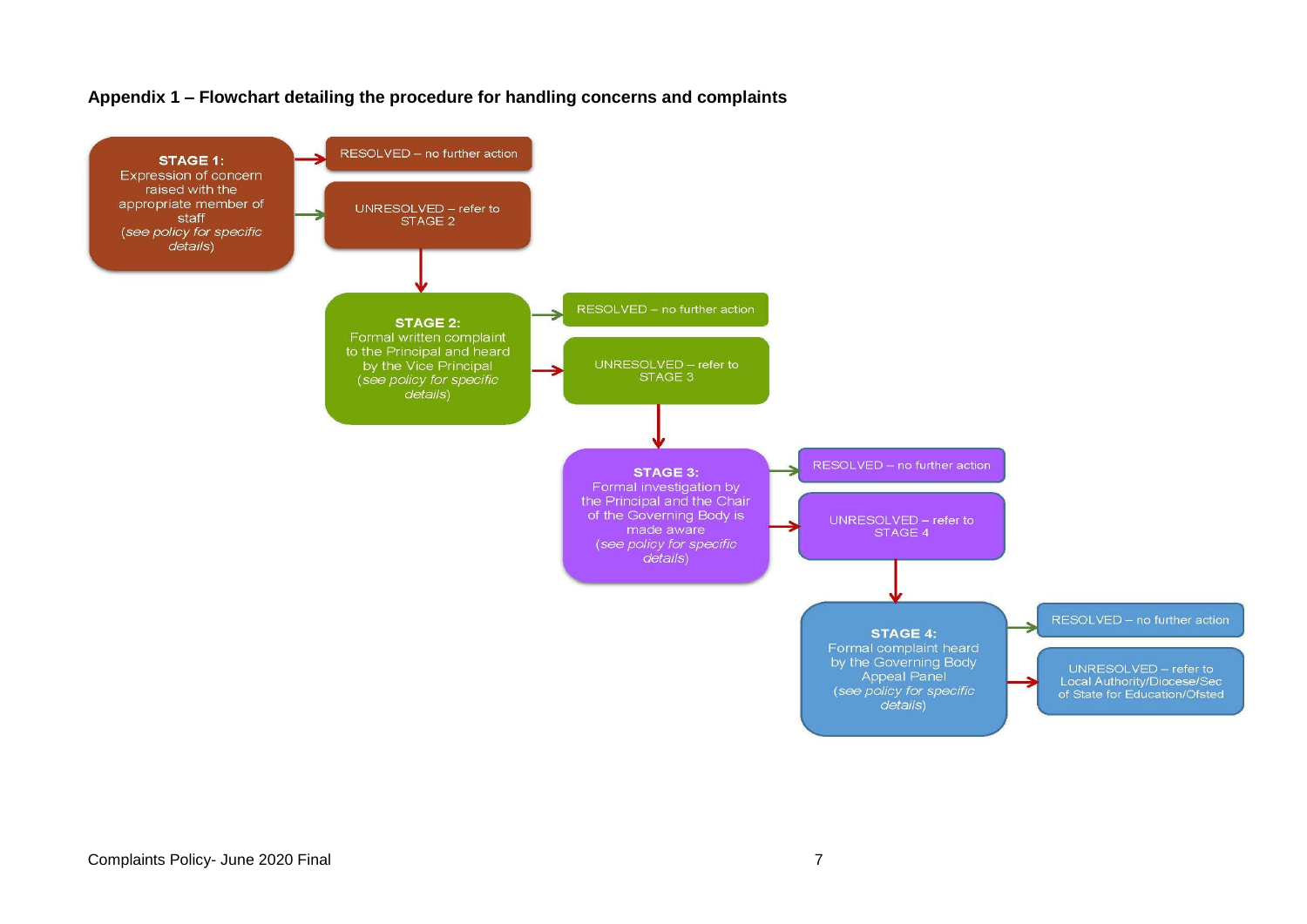# **Appendix 2 - Procedure at Stage 2**

- 1. The complaints coordinator acknowledges the complaint orally, or in writing, within three academy days of receiving confirmation that the complaint is now to be dealt with at 'stage' 2. The acknowledgement will confirm which Vice Principal (or member of Senior Leadership) the Principal has delegated to investigate the complaint. The complainant will also be provided with a copy of the complaints policy and a target date for providing a response to the complaint. This should normally be within 10 academy days; if this proves impossible, the complainant will be contacted by the complaints coordinator who will offer an explanation for the delay and give a revised date for a response.
- 2. The appointed Senior Leader will contact the complainant either verbally or in writing to provide an opportunity for the complainant to meet him/her to supplement information provided previously. It is made clear to the complainant that if s/he wishes, s/he may be accompanied to any meeting by a friend, relative, representative, or advocate who can speak on his or her behalf; and that interpreting facilities are available if needed.
- 3. If necessary, the Senior Leader should interview witnesses and take statements from those involved. If the complaint centres on a student, the student should also be interviewed. Students would normally be interviewed with parents/guardians present. In some situations, circumstances may prevent this e.g. where this would seriously delay the investigation of a serious/urgent complaint or where particular circumstances mean that a student has specifically said s/he would prefer that parent/guardians were not involved. In such circumstances another member of staff with whom the student feels comfortable may be asked to attend. If a member of staff is complained against, the needs of that person should be borne in mind.
- 4. The Senior Leader keeps written records of meetings, telephone conversations, and other documentation. Once all the relevant facts have been established, they will produce a written response to the complainant to discuss/resolve the matter. This may be by letter or email.
- 5. A written response includes a full explanation of the decision and the reasons for it. Where appropriate, this includes what action the academy will take to resolve the complaint. The complainant is advised that should s/he wish to take the complaint further s/he should notify the Principal within two calendar weeks of receiving the outcome letter.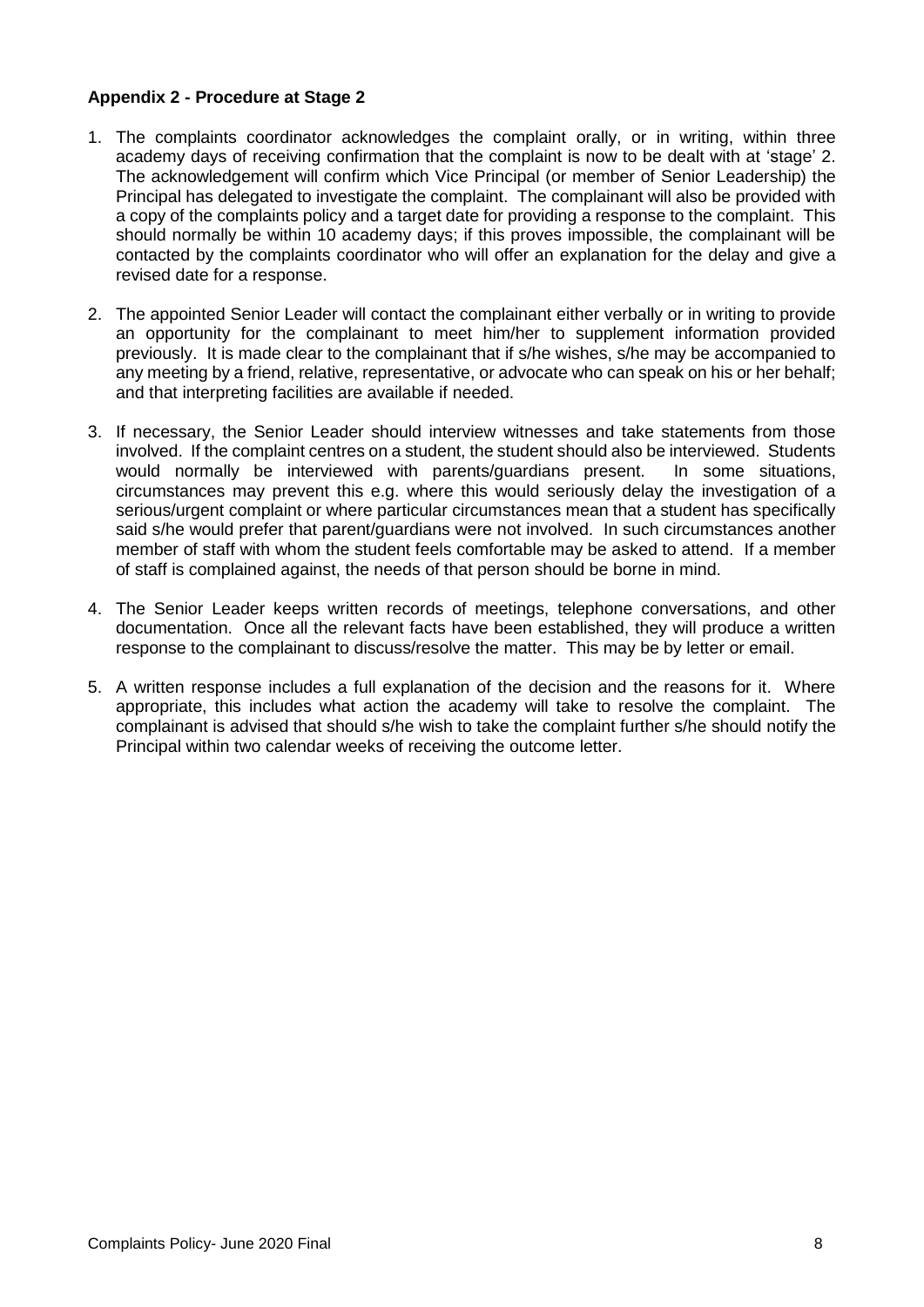# **Appendix 3 - Procedure at Stage 3**

Upon receipt of a written request by the complainant for the complaint to proceed to 'stage' 3, the procedures outlined below should be followed:

- 1. The complaints coordinator should write to the complainant within three academy days to acknowledge receipt of the written request. It will also advise on the likely time scale of the Principal's response to the complainant (normally 10 days).
- 2. The complaints coordinator will arrange a meeting (verbally or in writing) with the complainant.
- 3. In preparation for the meeting the Principal will look at all the findings from Stage 2 and will evaluate as to whether a thorough investigation has been conducted.
- 4. They may wish to investigate certain areas of the complaint and gather further evidence.
- 5. In the meeting with the complainant the Principal will establish; what outcome they wish to achieve, why they were not happy with the outcome at 'stage' 2 and take any additional evidence that may be available.
- 6. The Principal will keep written records of meetings, telephone conversations, and other documentation. Once all the relevant facts have been established, the Principal should then produce a written response to the complainant to discuss/resolve the matter.
- 7. A written response includes a full explanation of the decision and the reasons for it. Where appropriate, this includes what action the academy will take to resolve the complaint. The complainant is advised that should s/he wish to take the complaint further s/he should notify the Chair of Governors (via the complaints coordinator) within two calendar weeks of receiving the outcome letter.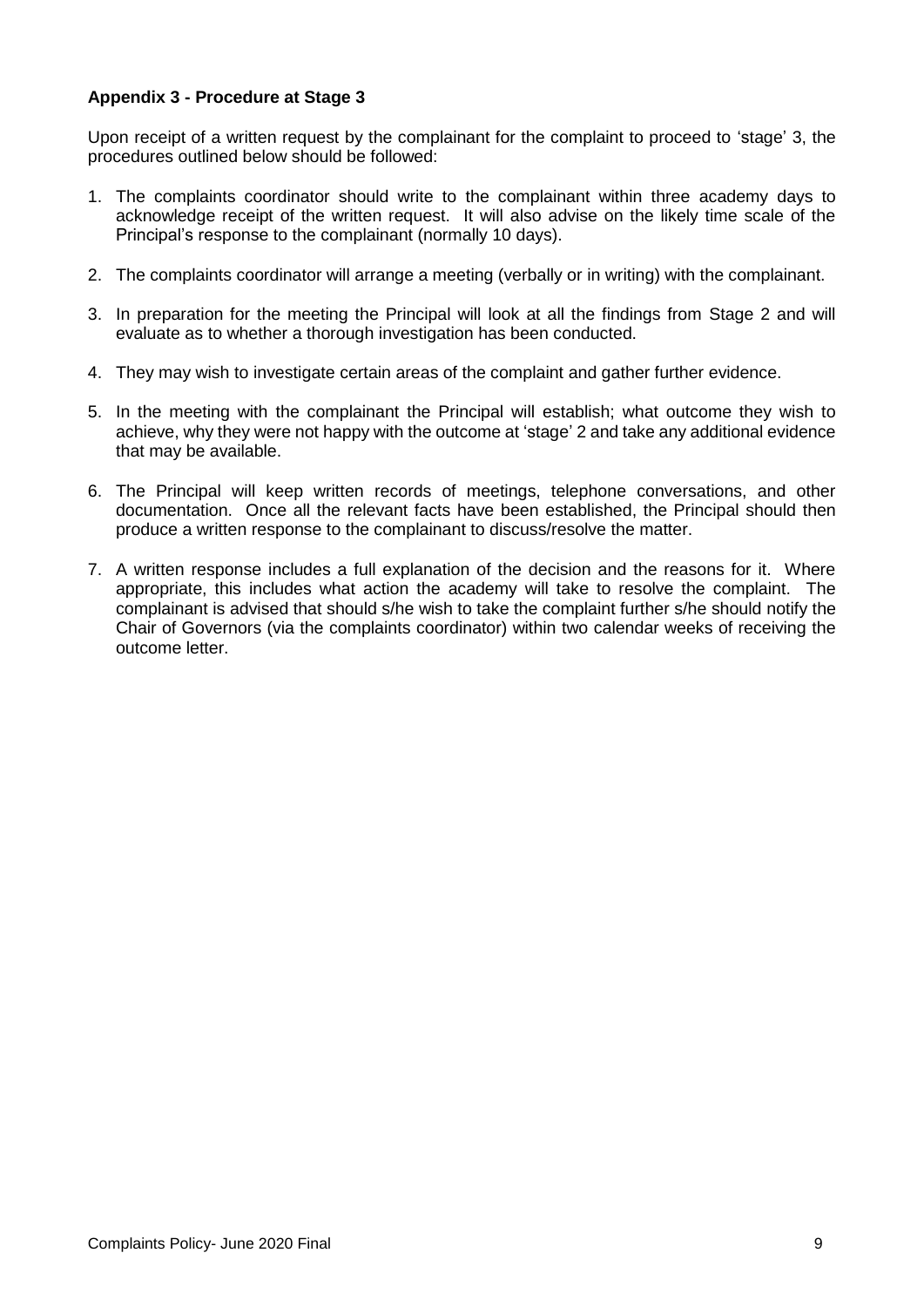### **Appendix 4 - Procedure at Stage 4**

Upon receipt of a written request by the complainant for the complaint to proceed to 'stage' 4, the procedures outlined below should be followed:

- 1. The complaints coordinator should write to the complainant within three academy days to acknowledge receipt of the written request. The acknowledgement should inform the complainant that the complaint is to be heard, within 20 academy days of receiving the complaint. The letter should also explain that the complainant has the right to submit any further documents relevant to the complaint. These must be received in time for the documents to be sent to the three members of the Panel.
- 2. The complaints coordinator will arrange to convene a Complaints Panel. The panel members should include two Governors and one independent panel member. All panel members should have had no prior involvement with the complaint. The Chair or Vice-Chair of the Governing Body should chair the panel. If s/he has previously been involved, a Chair must be elected for this purpose. It is not appropriate for the Principal to have a place on the Panel. The Panel will want to bear in mind the advantages of having a parent (who is also a Governor) on the Panel. The Panel will also be sensitive to equality issues. Where a panel cannot be formed with two Governors who have not previously been involved in the complaint, the trust may use Governors or Directors from across the trust to form an appeal panel. This is in the interests of impartiality.
- 3. The Chair of the Panel will ensure that the complaint is heard by the Panel within 20 academy days of receiving the letter. All relevant correspondence regarding the complaint should be given to each Panel member when the composition of the Panel is confirmed.
- 4. The Chair of the Panel will write and inform the complainant, Principal, any relevant witnesses and members of the Panel at least five academy days in advance, of the date, time and place of the meeting. The notification to the complainant should also inform him/her of the right to be accompanied to the meeting by a friend/advocate/interpreter. The letter will also explain how the meeting will be conducted.
- 5. The Chair of the Panel should invite the Principal (or other senior leader who responded to the complaint at 'stage' 2), to attend the Panel meeting and prepare a written report for the Panel in response to the complaint. The senior leader may also invite members of staff directly involved in matters raised by the complainant to respond in writing, or in person, to the complaint. Any relevant documents including the Principal's report should be received by all concerned, including the complainant, at least five academy days prior to the meeting.
- 6. The involvement of staff other than the Principal is subject to the discretion of the Chair of the Panel.
- 7. It is the responsibility of the Clerk to the Panel, usually the Principal's PA or appropriate Senior Administrator to ensure that the meeting is properly recorded.
- 8. The aim of the meeting should be to resolve the complaint and achieve reconciliation between the academy and the complainant. However, it has to be recognised that sometimes it may only be possible to establish facts and make recommendations which will satisfy the complainant that his or her complaint has at least been taken seriously.
- 9. The Panel should remember that many complainants, particularly parents are unused to dealing with groups of people in formal situations and may feel inhibited when speaking to the Panel. It is therefore recommended that the Chair of the Panel ensures the proceedings are as informal as possible.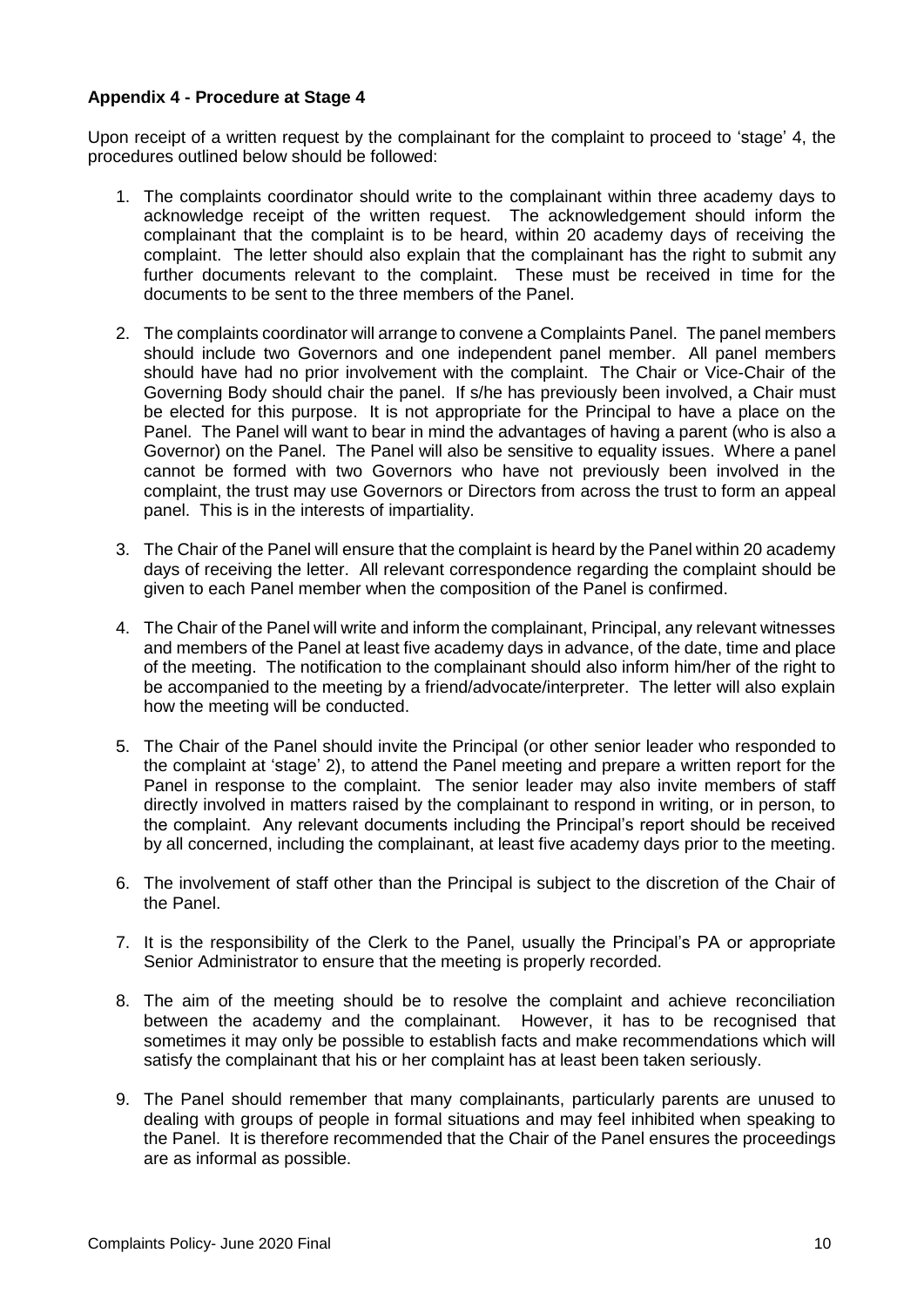- 10. If either party wishes to introduce previously undisclosed evidence or witnesses, it is in the interests of natural justice to adjourn the meeting so that the other side has time to consider and respond to the new evidence.
- 11. The meeting should allow for:
	- the complainant to explain their complaint
	- the Panel to question the complainant
	- the Principal to explain the academy's response
	- the Panel to question the Principal and/or other
	- members of staff about the academy's response
	- any party to have the right to call witnesses (subject to the approval of the Chair)
	- final statements by both the complainant and the Principal
- 12. The Chair of the Panel will explain to all concerned that the Panel will now consider its decision, and a written decision will be sent to both parties within 15 academy days.
- 13. The Panel will then consider the complaint and all the evidence presented and (a) reach a unanimous, or at least a majority, decision on the complaint and (b) decide upon the appropriate action to be taken to resolve the complaint and (c) where appropriate, suggest recommended changes to the academy's systems or procedures to ensure that problems of a similar nature do not happen again.
- 14. The written statement outlining the decision of the Panel must be sent to the complainant and Principal. The letter to the complainant should explain whether a further external appeal can be made, and if so, to whom.
- 15. The academy should ensure that a copy of all correspondence and notes are kept. These records should be kept separately from the student's personal records.

At this 'stage' it is generally more acceptable to see the Principal and complainant separately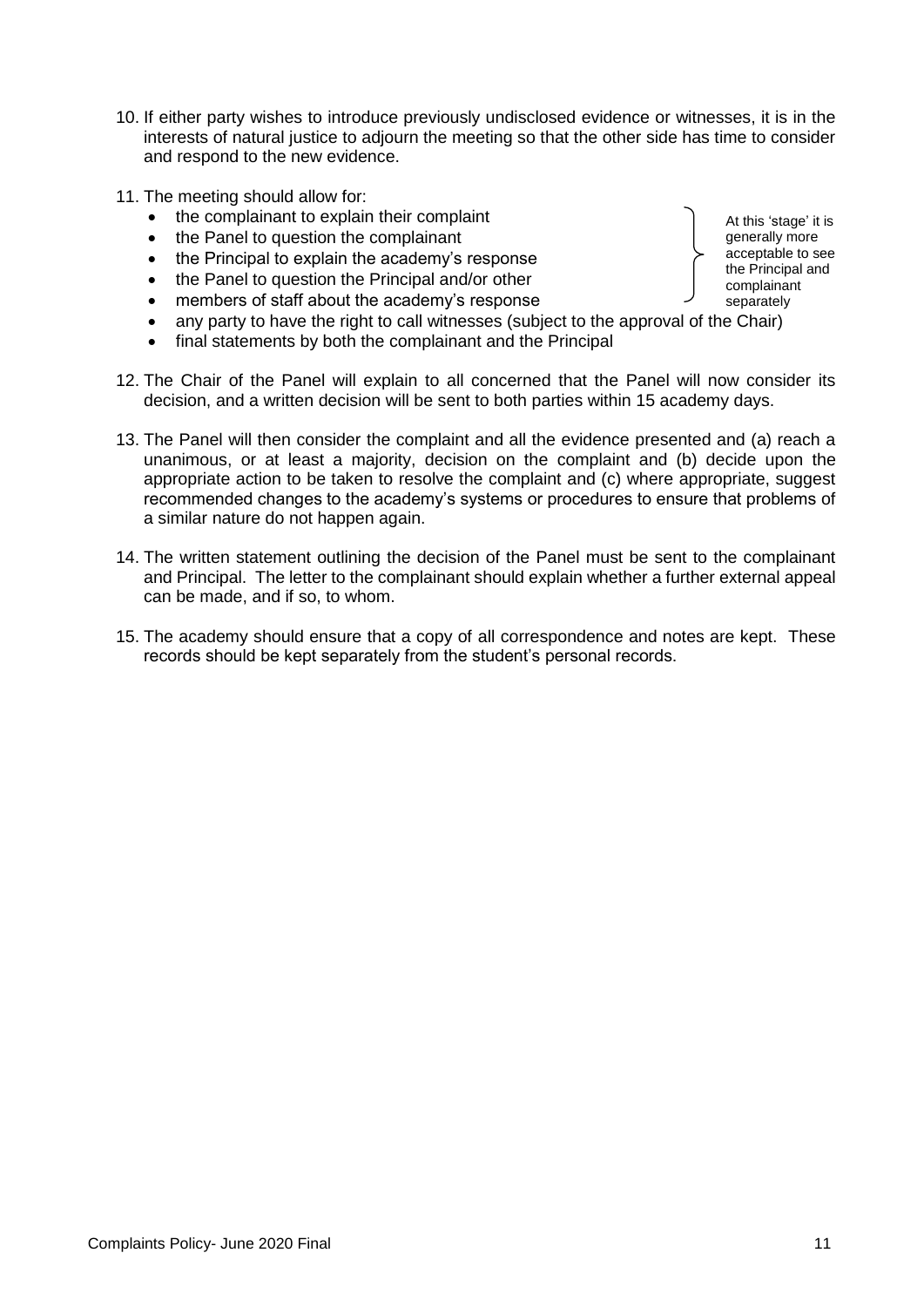# **Appendix 5**

This complaints policy covers all complaints about any provision of facilities or services that the academy provides with the exceptions listed below, for which there are separate (statutory) procedures.

| <b>Exceptions</b>                                                                                      | Who to contact                                                                                                                                                                                                                                                                                                                                             |
|--------------------------------------------------------------------------------------------------------|------------------------------------------------------------------------------------------------------------------------------------------------------------------------------------------------------------------------------------------------------------------------------------------------------------------------------------------------------------|
| Admissions to school<br>$\bullet$                                                                      | Concerns should be raised direct with local                                                                                                                                                                                                                                                                                                                |
| Special<br>of<br>Statutory<br>assessments<br>$\bullet$                                                 | authorities (LA). For school admissions, it will                                                                                                                                                                                                                                                                                                           |
| <b>Educational Needs (SEN)</b>                                                                         | depend on who is the admission authority (either                                                                                                                                                                                                                                                                                                           |
| School re-organisation proposals<br>٠                                                                  | the school or the LA).                                                                                                                                                                                                                                                                                                                                     |
| Matters likely to require a Child Protection<br>$\bullet$                                              |                                                                                                                                                                                                                                                                                                                                                            |
| Investigation                                                                                          |                                                                                                                                                                                                                                                                                                                                                            |
| Exclusion of children from school<br>$\bullet$                                                         | Complaints about the application<br>the<br>οf<br>behaviour policy can be made through the<br>academy's complaints procedure as outlined in<br>the complaints policy.<br>Further information about raising concerns about<br>exclusions is available in the School discipline<br>and exclusion guidance.                                                    |
| Whistleblowing                                                                                         | There is a whistleblowing procedure for<br>employees, including temporary staff and<br>contractors. The Secretary of State for<br>Education is the prescribed person for matters<br>relating to education for whistleblowers who do<br>not want to raise matters direct with their<br>employer. Concerns can be raised<br>with DfE using our contact form. |
|                                                                                                        | Volunteers who have concerns about schools<br>should complain through the school's<br>complaints procedure. Depending on the<br>substance of the complaint they may also be<br>able to complain to:<br>the local authority<br>$\bullet$<br>DfE using our contact form<br>Complaints about how a school is run may also<br>be made to Ofsted                |
|                                                                                                        | https://contact.ofsted.gov.uk/online-complaints                                                                                                                                                                                                                                                                                                            |
| <b>Staff</b><br>disciplinary<br>grievances<br>and<br>procedures                                        | These matters will be dealt with under the trust's<br>employment policies and internal procedures.                                                                                                                                                                                                                                                         |
| Complaints about services provided by<br>other providers who may use school<br>premises or facilities. | Providers should have their own complaints<br>procedure to deal with complaints about service.<br>They should be contacted direct.                                                                                                                                                                                                                         |